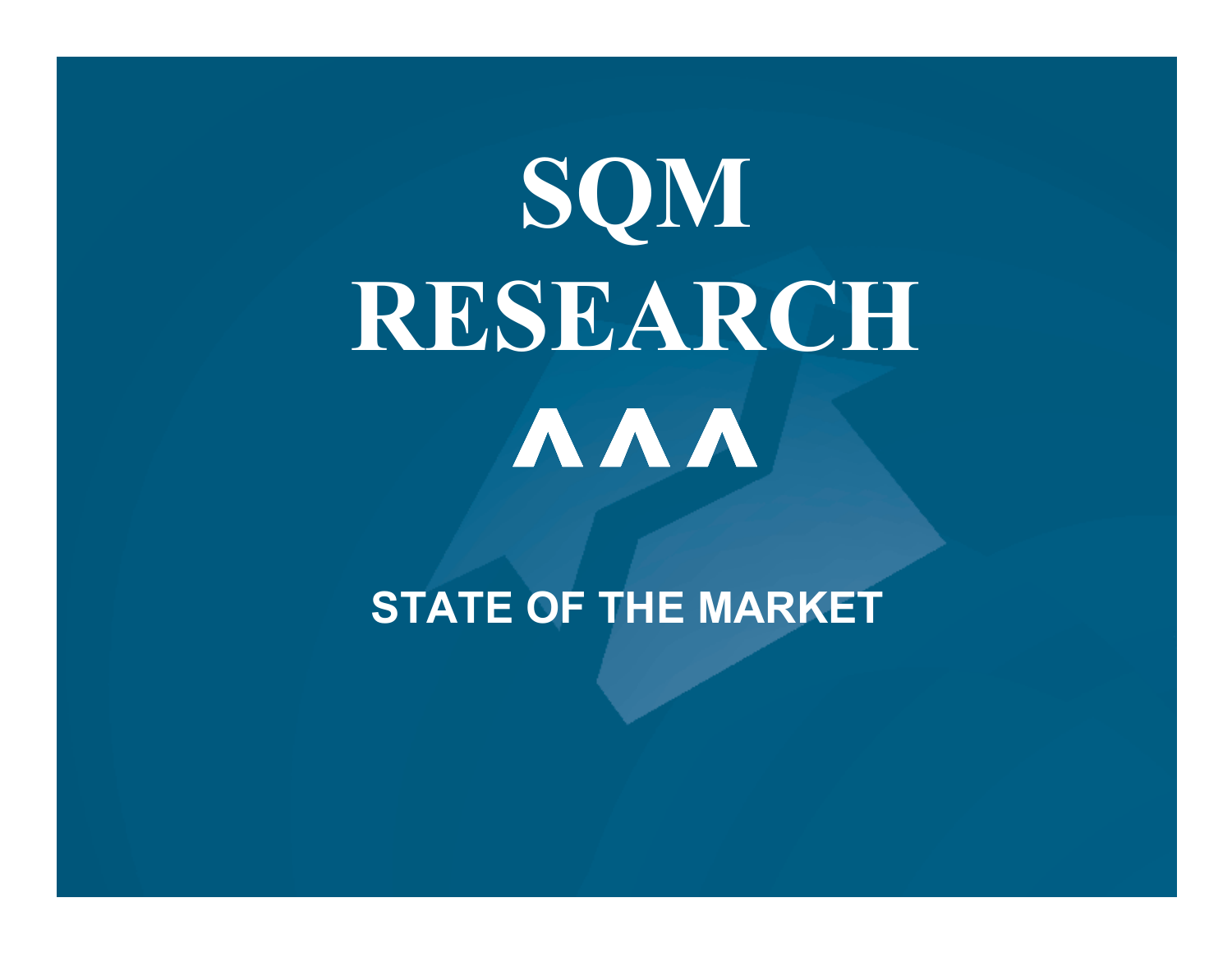#### State of the market

- Capital City House prices
- **Sydney Statistics**
- **Sydney Regional Statistics**
- **Best performing Suburbs**
- **Outlook**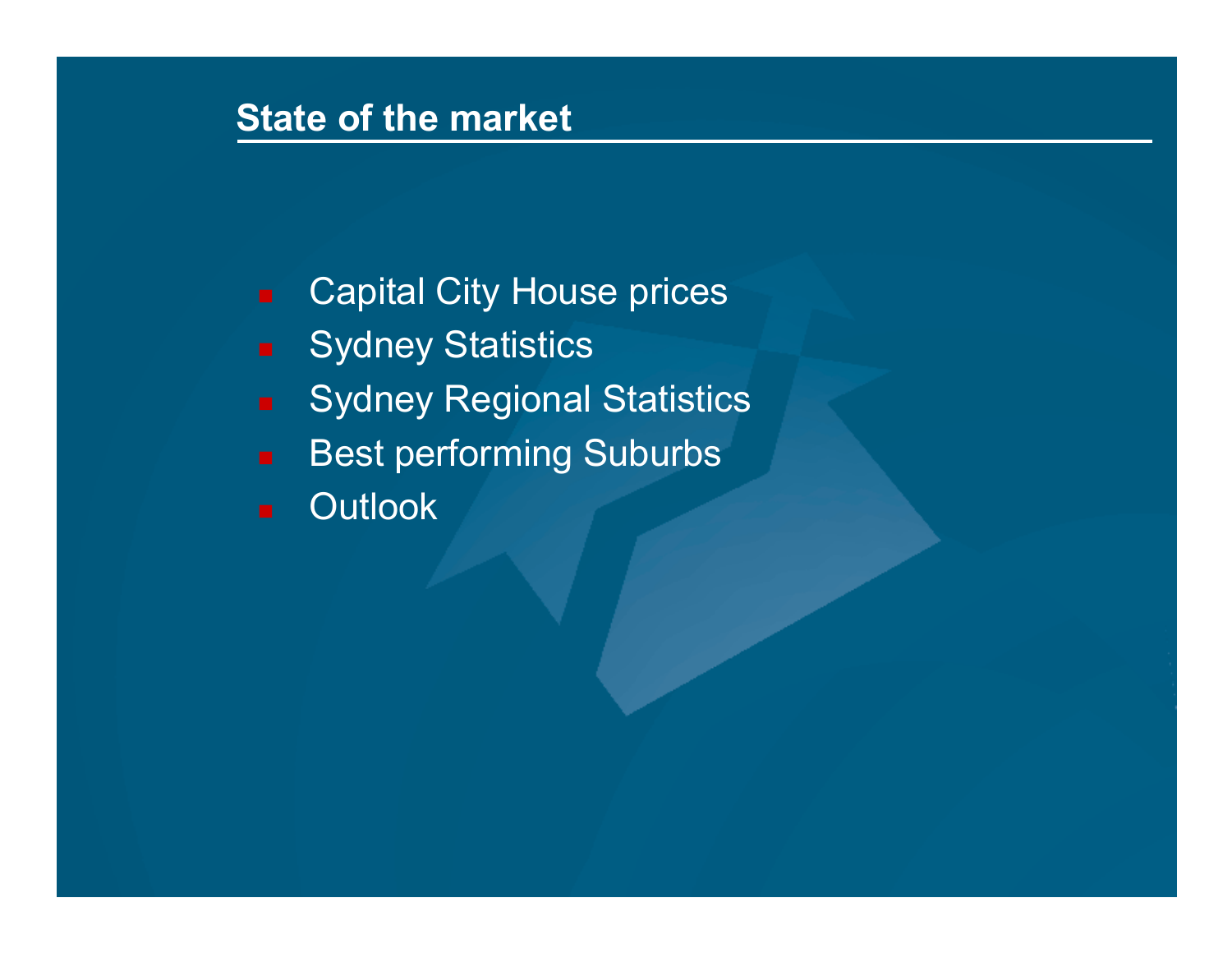State of the market

Has Sydney has reached the bottom of the housing downturn?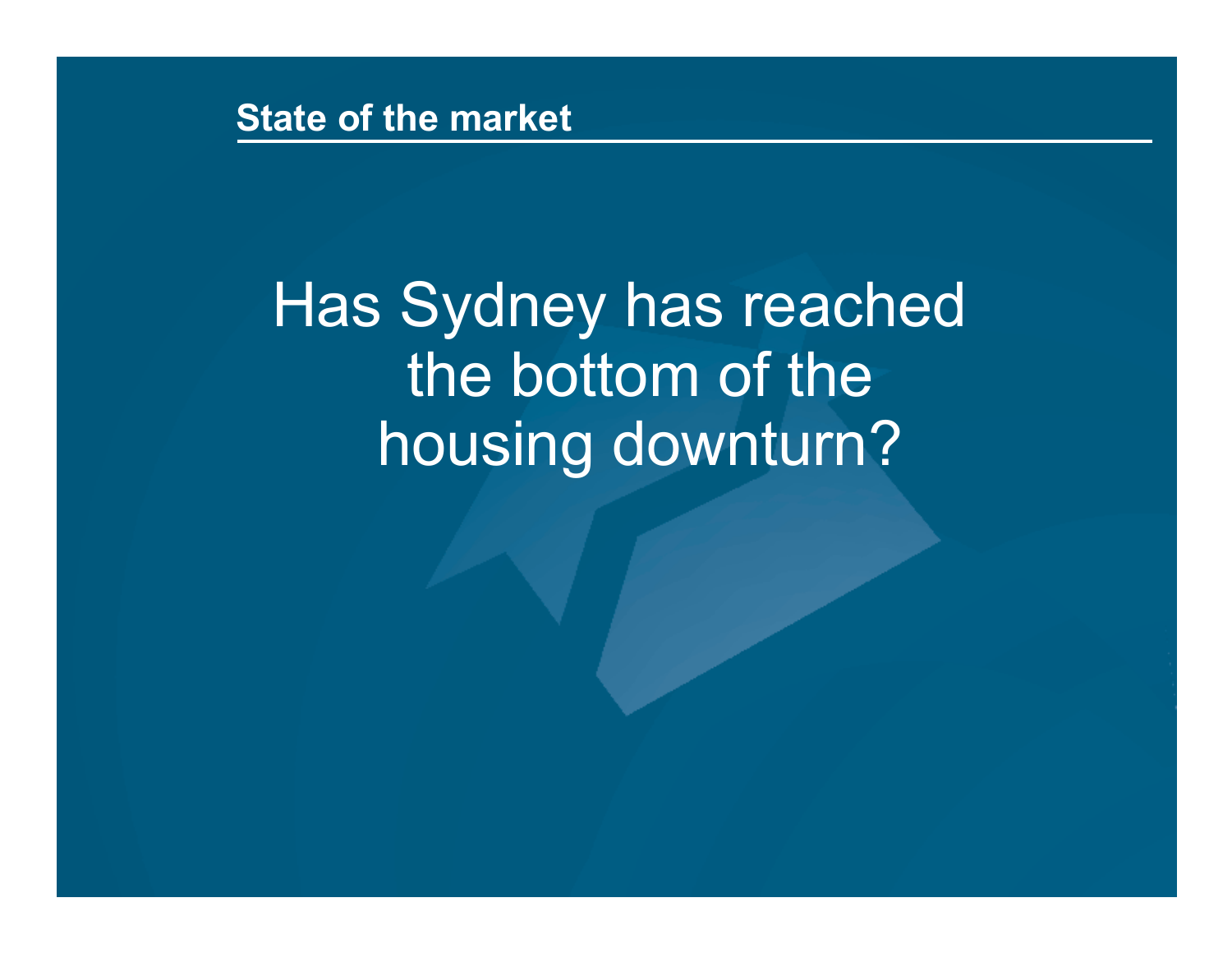#### Composition Adjusted House Prices 1993 - <sup>2006</sup>

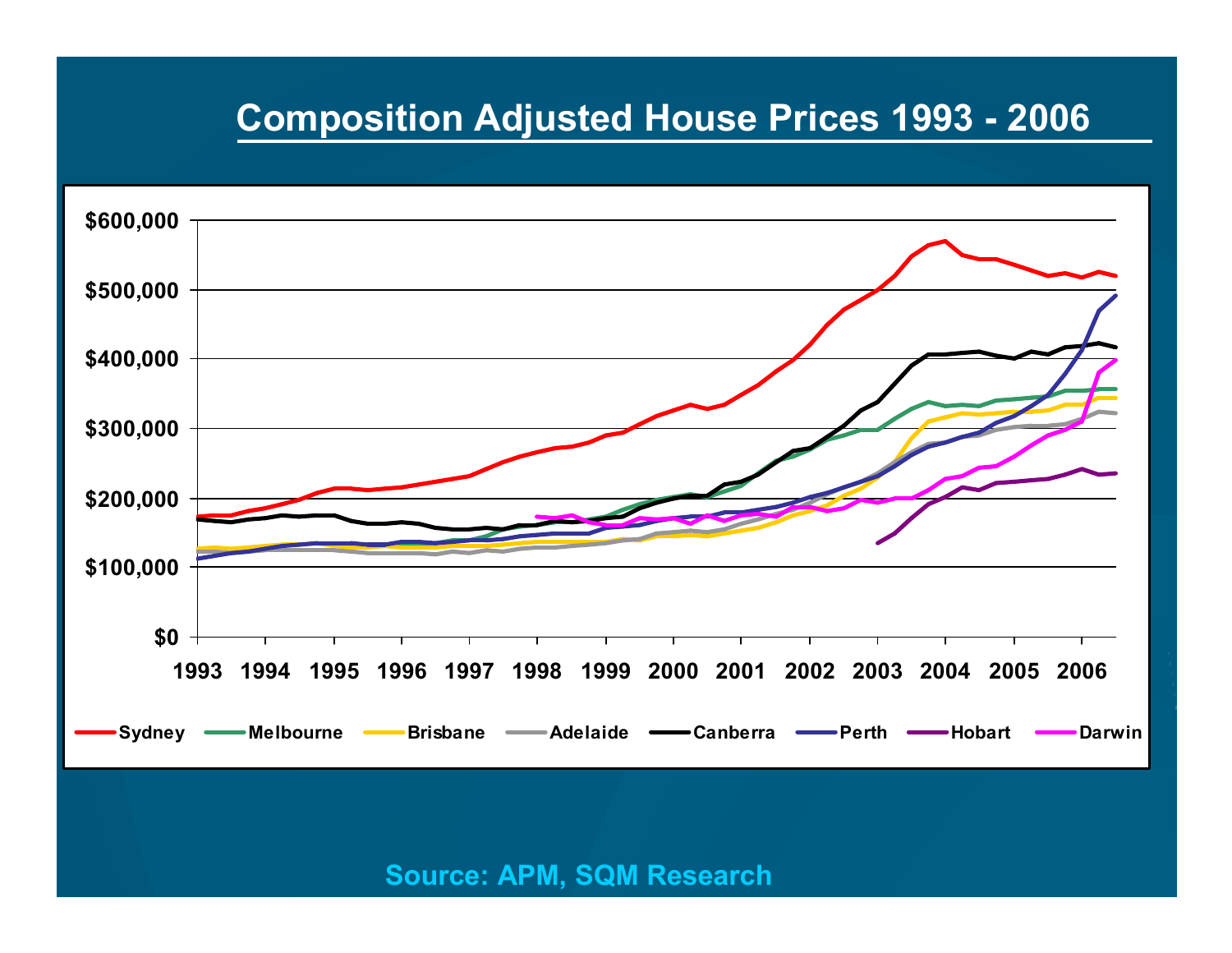#### Composition Adjusted Unit Prices 1993 - <sup>2006</sup>

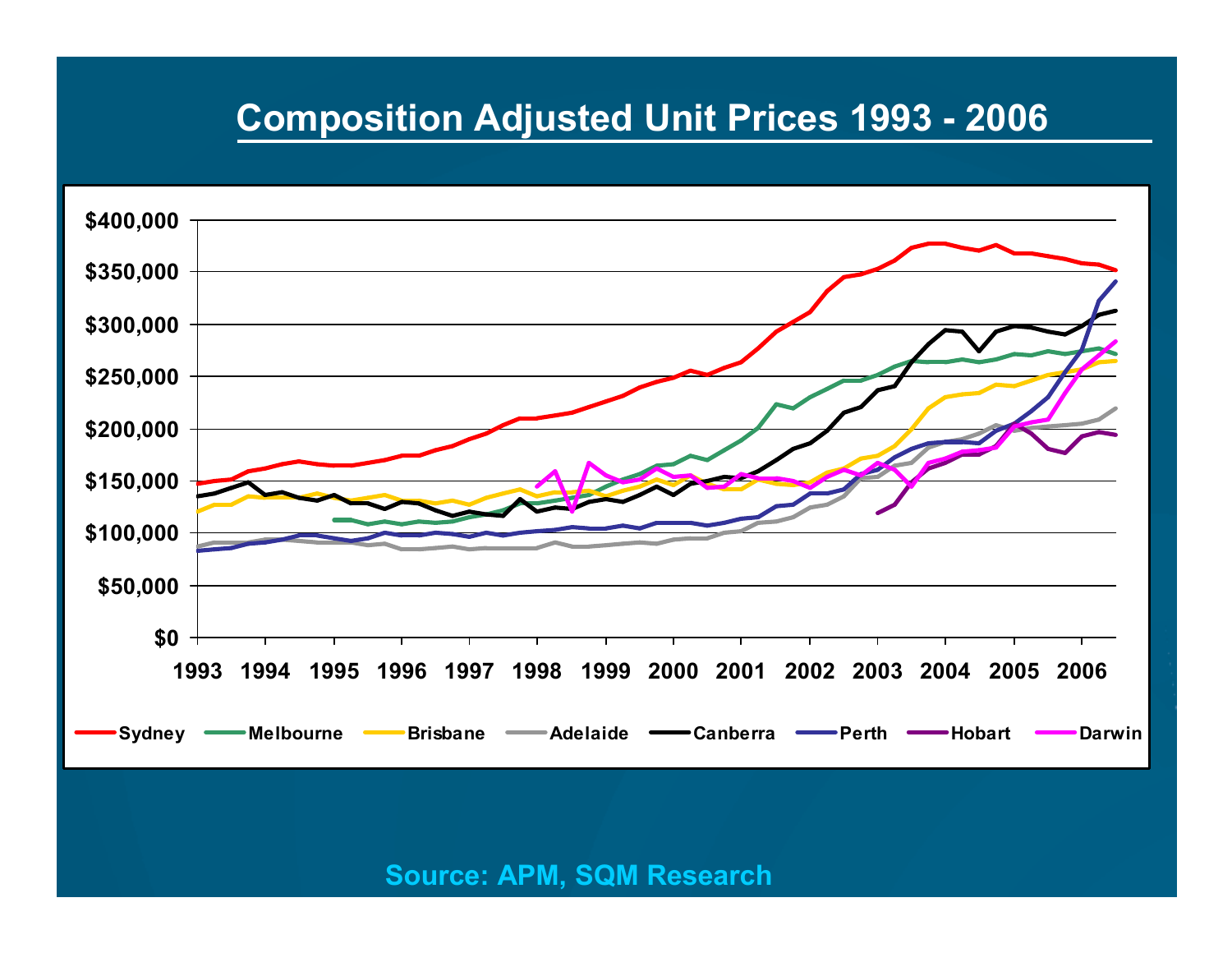#### Sydney prices compared to rest of country

#### Gap narrowest in 15 years



 <sup>6</sup> Source: SQM Research Pty Ltd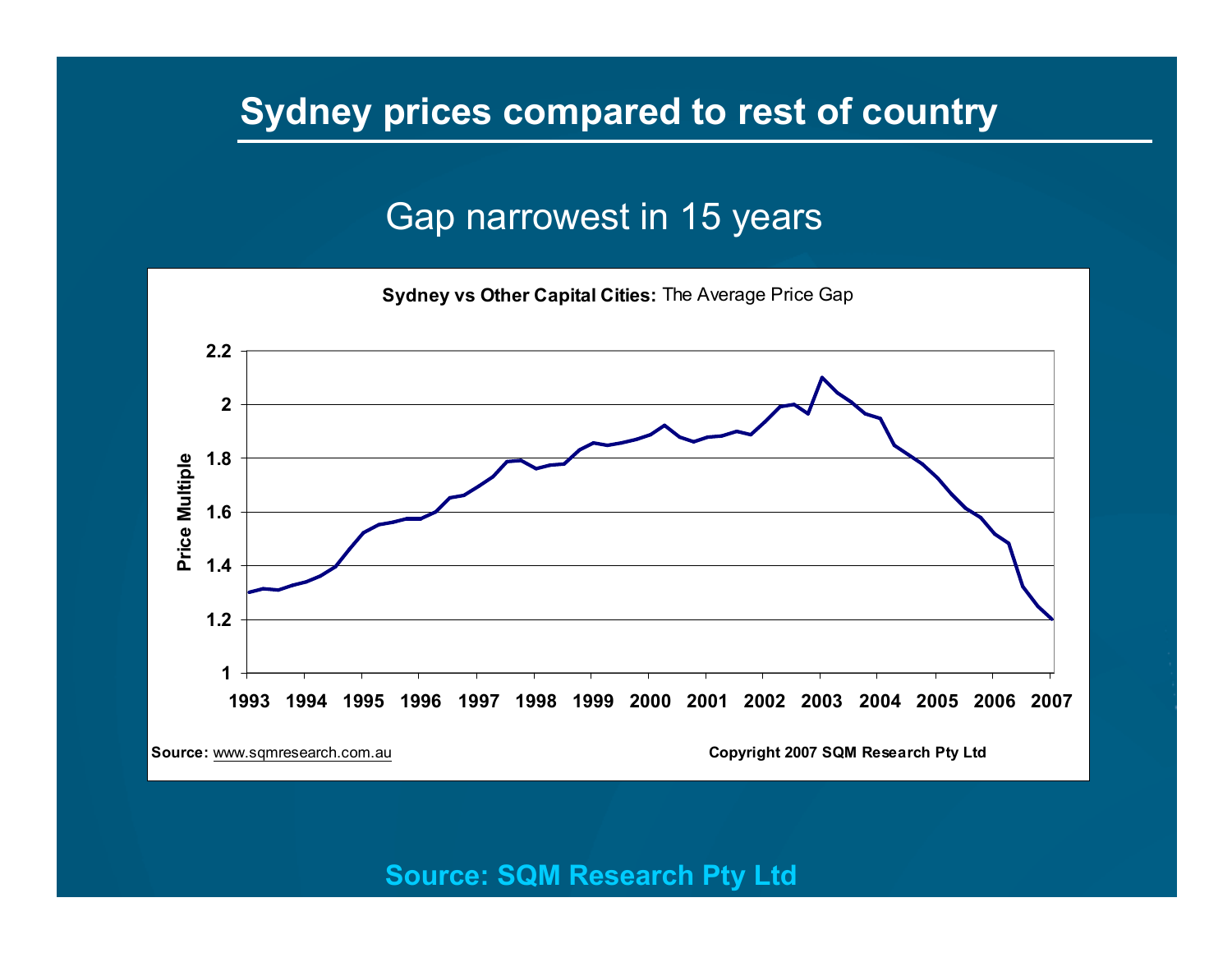#### SYDNEY Quarterly Median Prices and Gross Rental Yields 1993 - <sup>2007</sup>



<sup>7</sup> Source: SQM Research, APM, Dept of Housing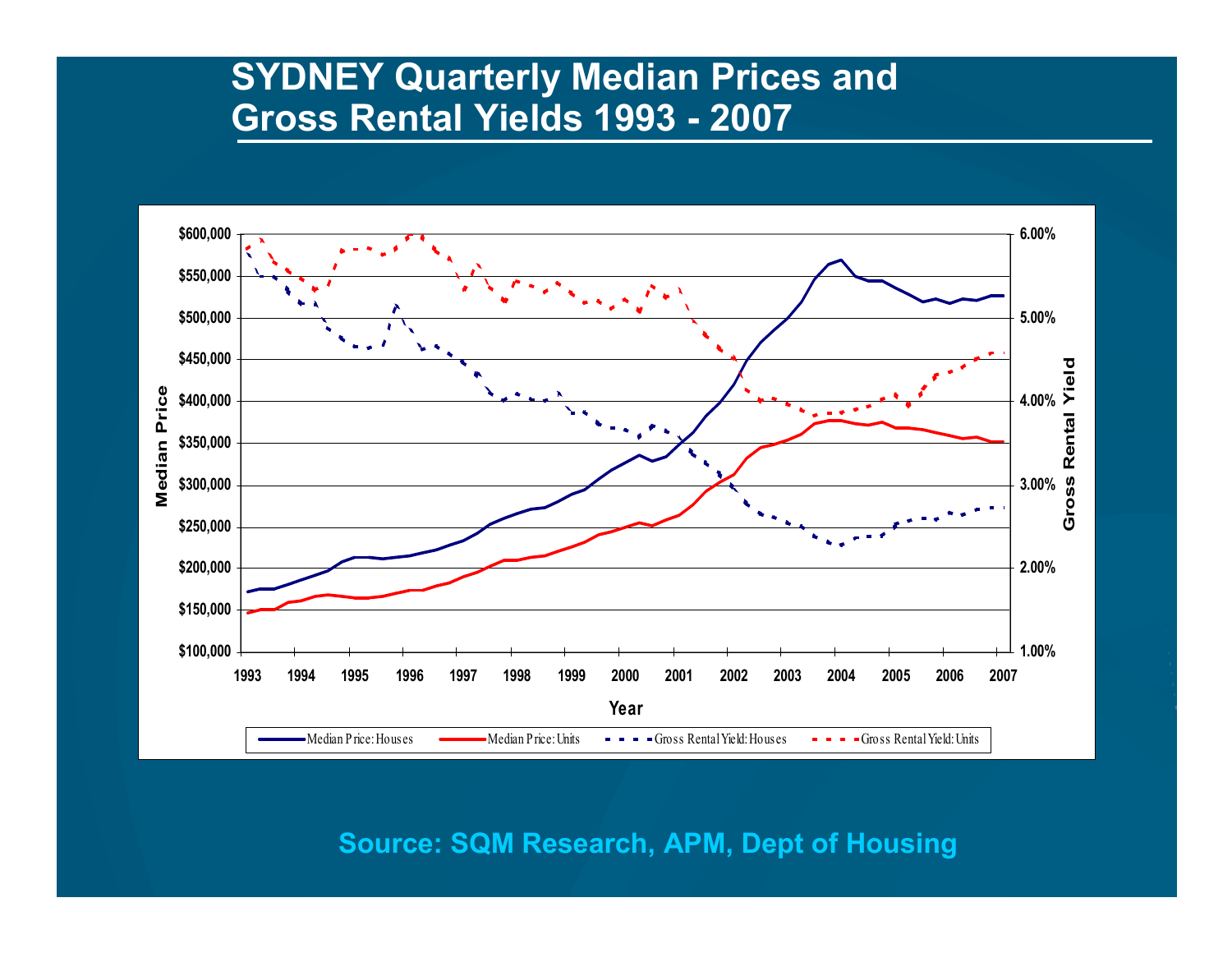### SYDNEY Quarterly Median Rents 1993 – <sup>2009</sup>



Source: SQM Research, Dept of Housing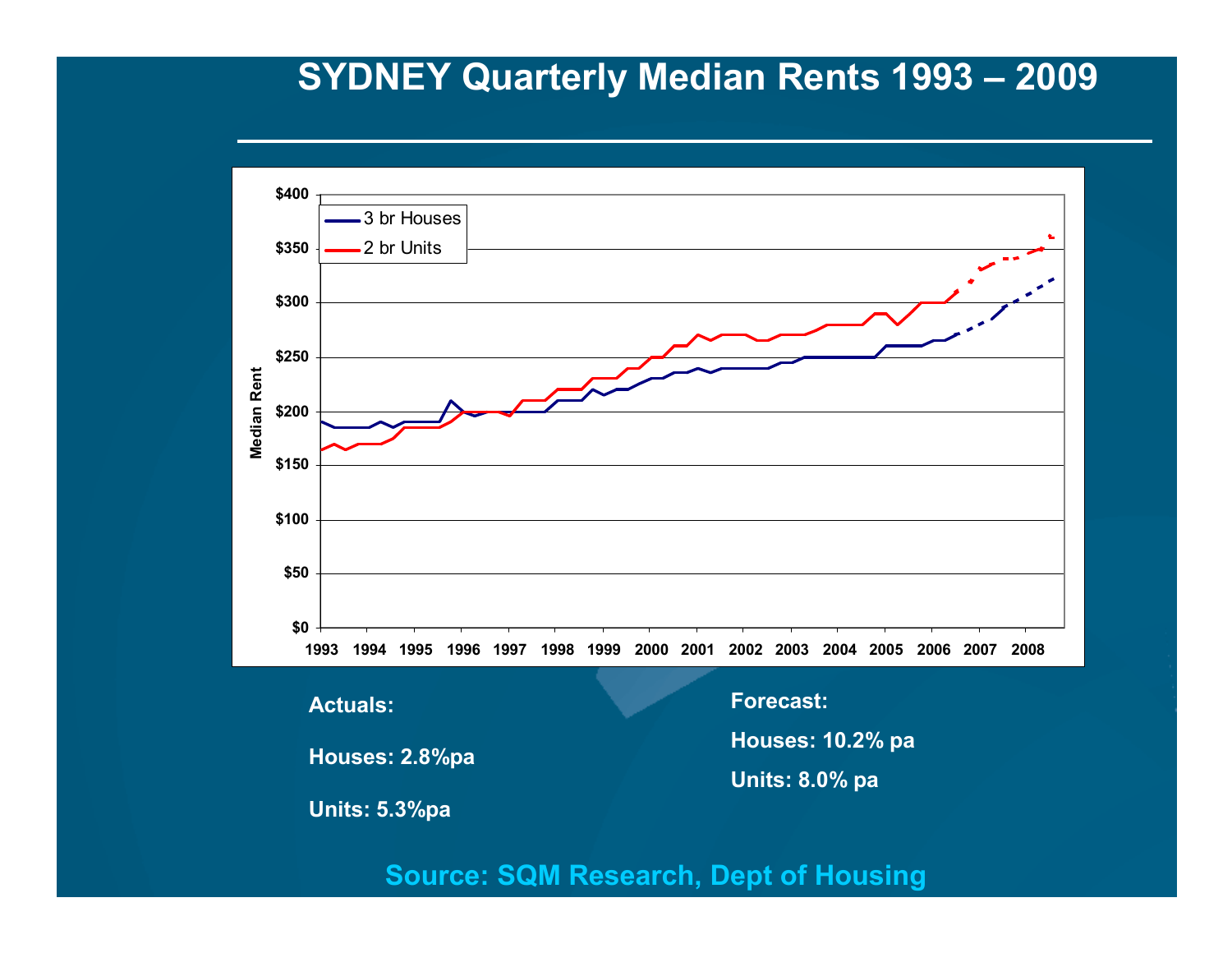#### Sydney Quarterly Vacancy Rates 2001 - <sup>2006</sup>



Source: Real Estate Institute of New South Wales

e de la provincia de la contrada de la contrada de la contrada de la contrada de la contrada de la contrada de<br>En 1990, el contrada de la contrada de la contrada de la contrada de la contrada de la contrada de la contrada Source: www.reinsw.com.au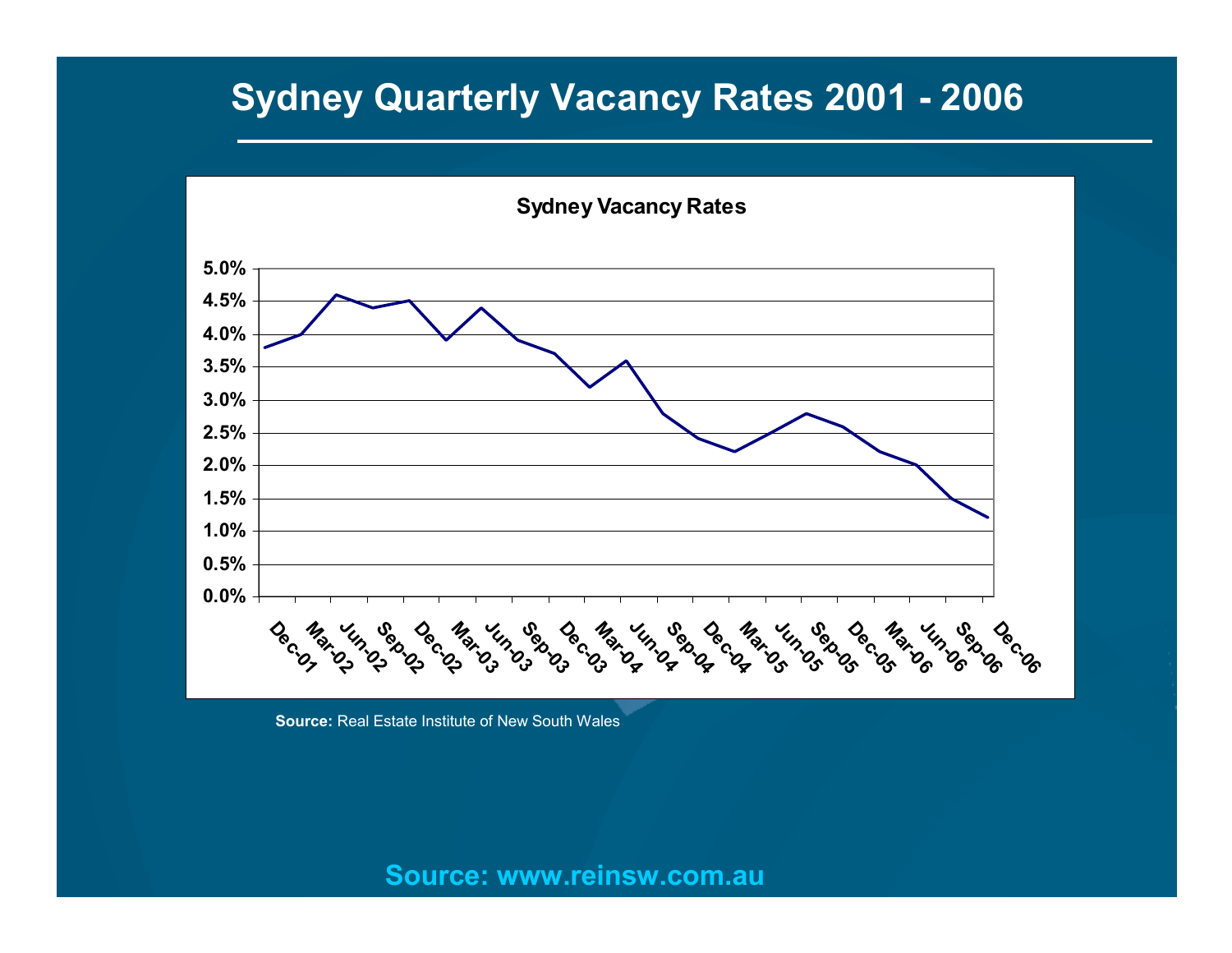#### NSW Building Approvals – Supply at record lows

NSW Residential Building Approvals



Source: Australian Bureau of Statistics Cat. 8731.0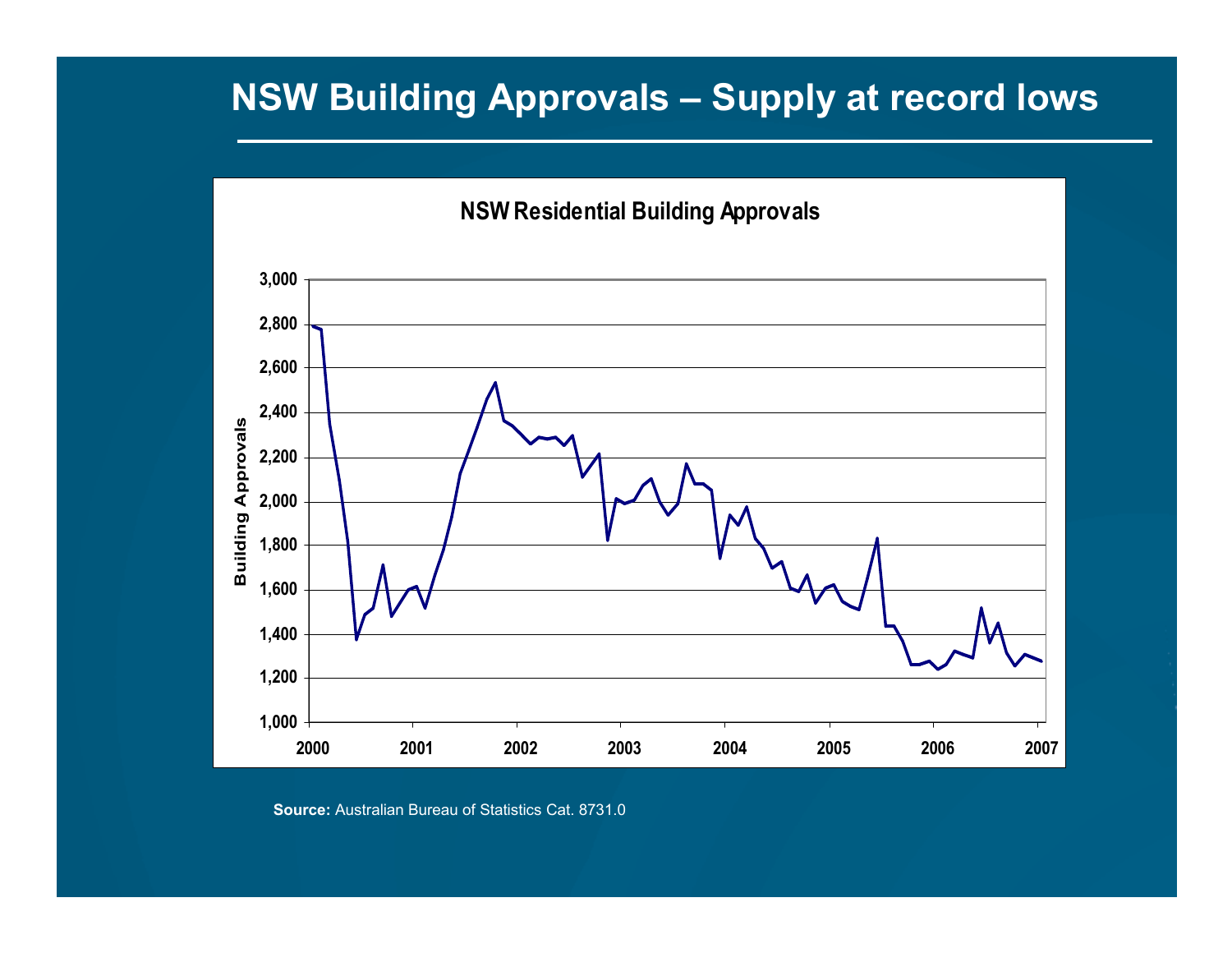#### Sydney Weekly Auctions – Activity rising

#### Clearance rates and volumes up on levels recorded this time last year.

|                         |             | 2007                     |                       | 2006                 |                       |
|-------------------------|-------------|--------------------------|-----------------------|----------------------|-----------------------|
|                         |             | <b>Number Listed for</b> |                       | <b>Number Listed</b> |                       |
|                         |             | <b>Auction</b>           | <b>Clearance Rate</b> | for Auction          | <b>Clearance Rate</b> |
| Saturday clearance rate |             | <b>SYDNEY</b>            |                       |                      |                       |
| 10-Mar                  | <b>UP</b>   | 295                      | 62.4%                 | 233                  | 49.3%                 |
| 3-Mar                   | <b>UP</b>   | 333                      | 58.5%                 | 261                  | 50.8%                 |
| 24-Feb                  | <b>UP</b>   | 356                      | 59.0%                 | 389                  | 55.1%                 |
| 17-Feb                  | <b>UP</b>   | 173                      | 65.3%                 | 218                  | 62.6%                 |
| 10-Feb                  | <b>UP</b>   | 113                      | 50.9%                 | 112                  | 50.0%                 |
| 3-Feb                   | <b>DOWN</b> | 66                       | 44.4%                 | 61                   | 46.9%                 |
| $27$ -Jan               | <b>DOWN</b> | 12                       | 36.4%                 | 18                   | 50.0%                 |
| $20$ -Jan               | <b>DOWN</b> | 19                       | 16.7%                 | 14                   | 28.7%                 |

 <sup>11</sup> Source: APM, SQM Research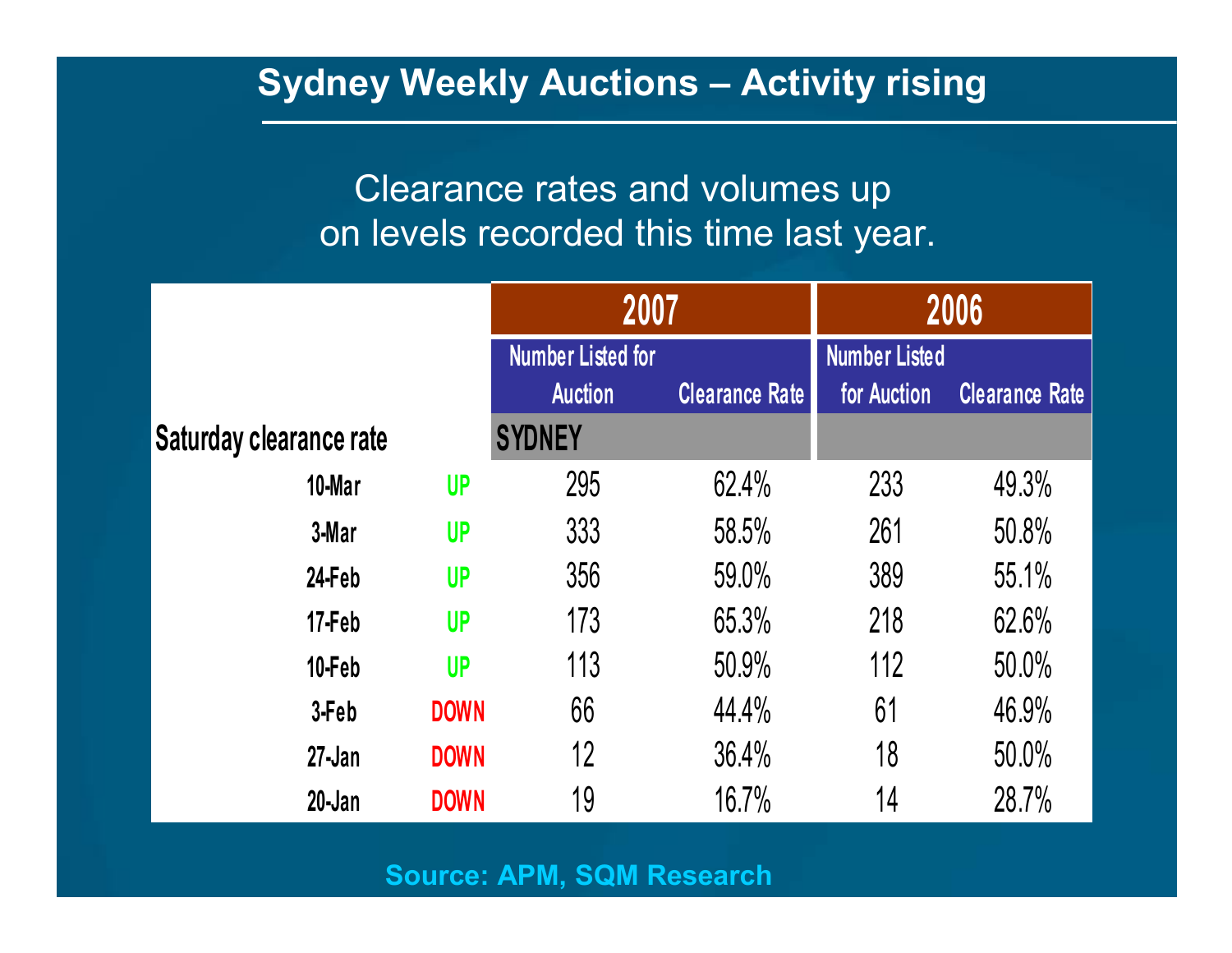#### Sydney Historical Auction Clearance Rates



Source: Australian Property Monitors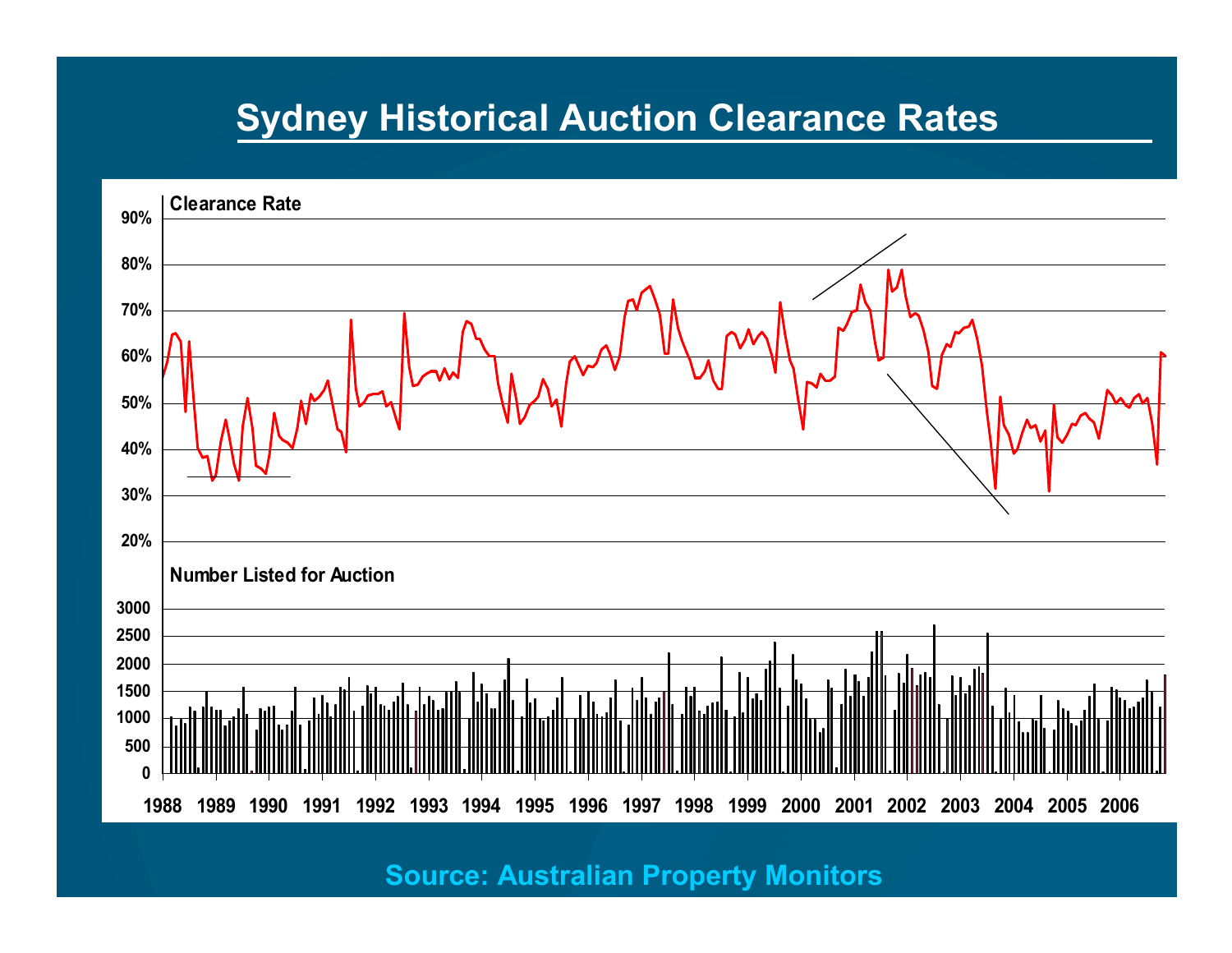#### Sydney Days on Market

#### Days on market still high

Sydney Private Treaty Days on Market



 $\mathcal{L} = \mathcal{L} \mathcal{L} = \mathcal{L} \mathcal{L} = \mathcal{L} \mathcal{L} \mathcal{L} = \mathcal{L} \mathcal{L} \mathcal{L} = \mathcal{L} \mathcal{L} \mathcal{L} = \mathcal{L} \mathcal{L} \mathcal{L} = \mathcal{L} \mathcal{L} \mathcal{L} \mathcal{L} = \mathcal{L} \mathcal{L} \mathcal{L} \mathcal{L} = \mathcal{L} \mathcal{L} \mathcal{L} \mathcal{L} \mathcal{L} = \mathcal{L} \mathcal{L} \mathcal{L} \mathcal{L} \mathcal{L}$ Source: APM, SQM Research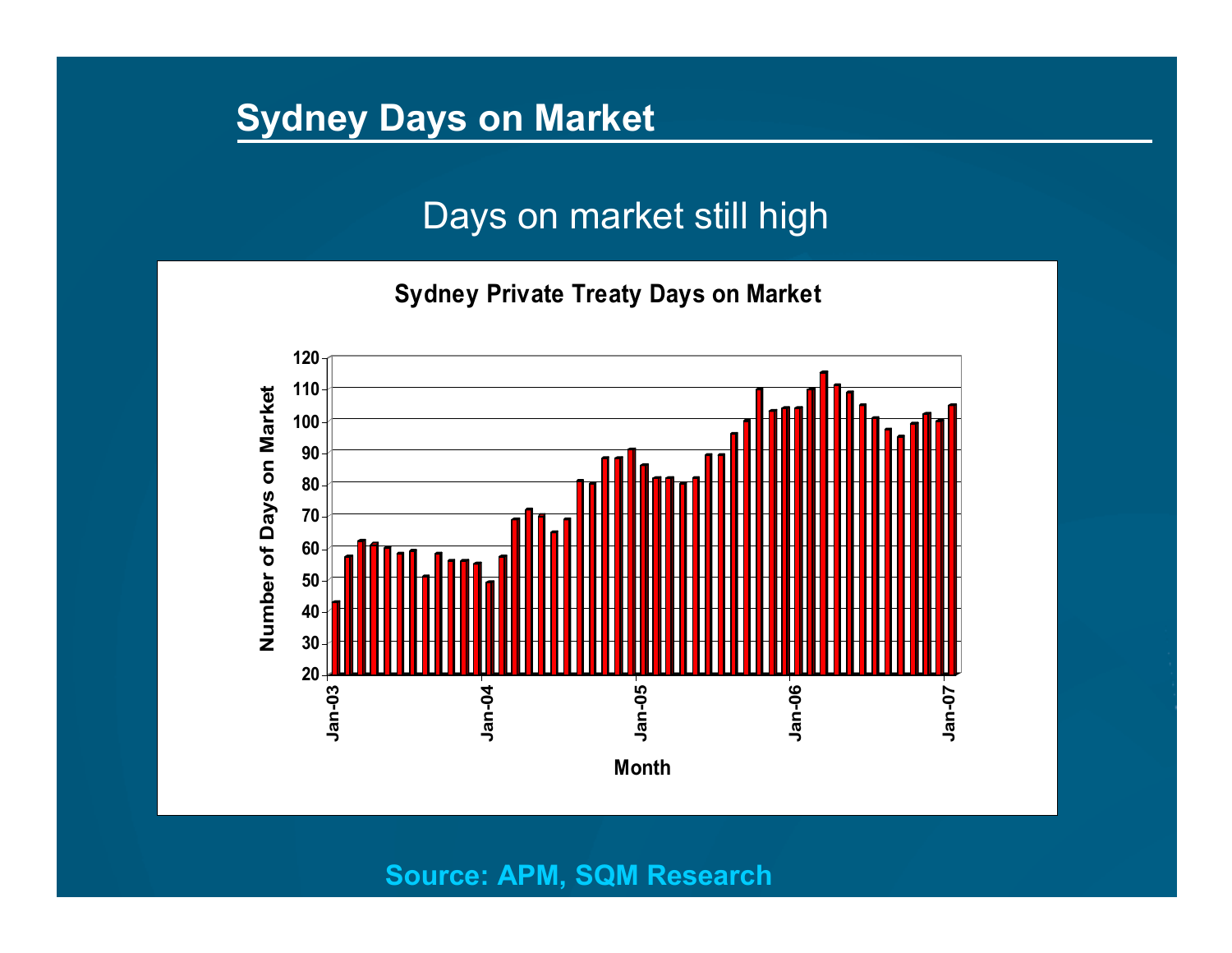#### Sydney's Regions

| <b>Region</b>           | <b>Median Price</b> | 12 months %<br><b>Change</b> | <b>Average</b><br><b>Annualised</b><br><b>Growth</b> |
|-------------------------|---------------------|------------------------------|------------------------------------------------------|
| <b>Northern Beaches</b> | \$880,000           | 6%                           | 11%pa                                                |
| <b>Upper North</b>      | \$755,000           | 2%                           | 11%pa                                                |
| <b>Central Coast</b>    | \$352,000           | 2%                           | $13\%$ pa                                            |
| <b>Lower North</b>      | \$1,073,000         | $0\%$                        | 10%pa                                                |
| <b>Inner West</b>       | \$640,000           | $-2\%$                       | $12\%$ pa                                            |
| <b>North West</b>       | \$495,000           | $-2\%$                       | $8\%$ pa                                             |
| <b>City &amp; East</b>  | \$903,000           | $-3%$                        | $11\%$ pa                                            |
| <b>South</b>            | \$650,000           | $-4\%$                       | $12\%$ pa                                            |
| <b>Illawarra</b>        | \$343,000           | $-4\%$                       | $13\%$ pa                                            |
| <b>South West</b>       | \$340,000           | $-6\%$                       | $14\%$ pa                                            |
| West                    | \$355,000           | $-6\%$                       | $14\%$ pa                                            |
| <b>Blue Mountains</b>   | \$340,000           | $-6%$                        | $14\%$ pa                                            |

Source: SQM Research, APM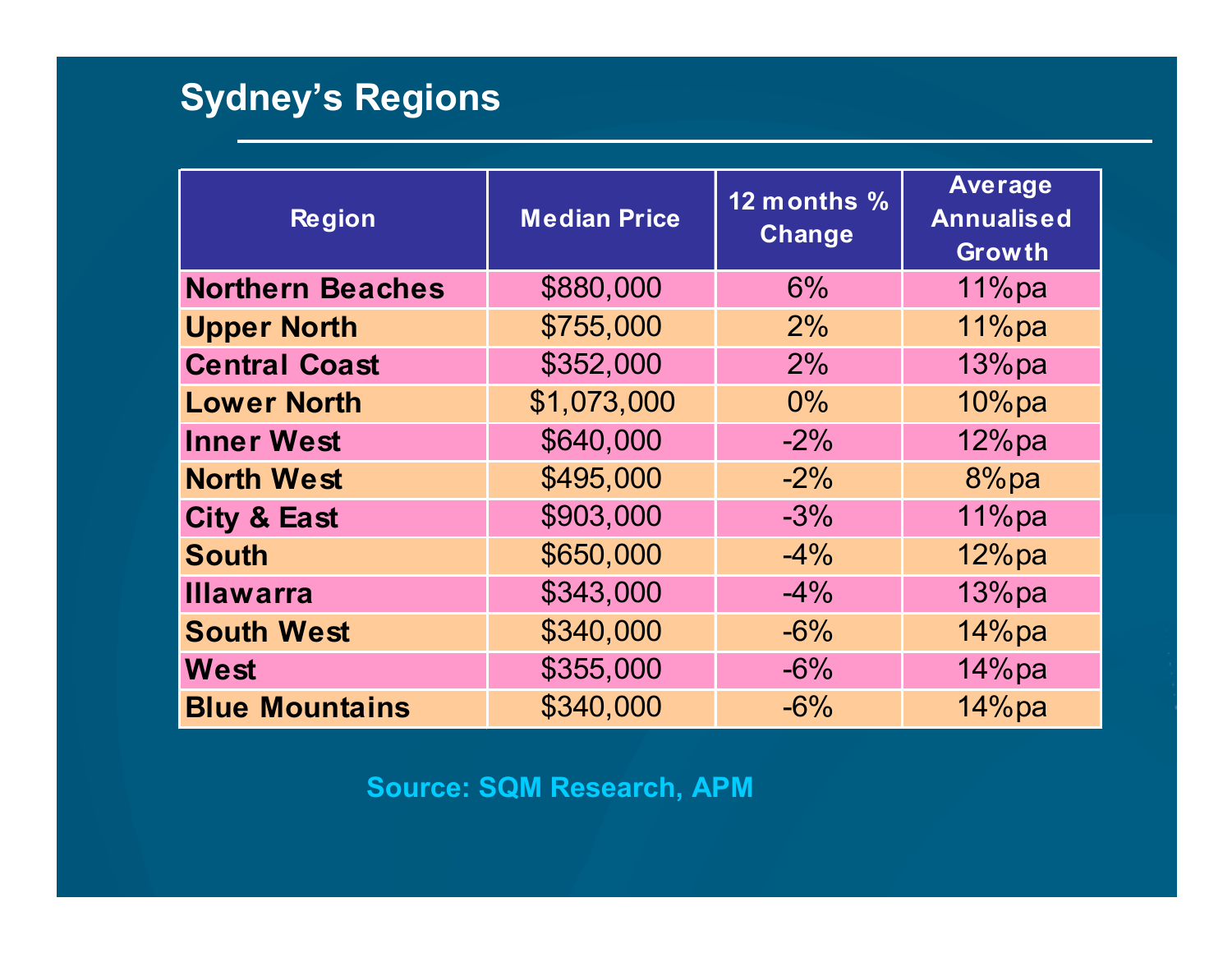#### Top 10 Suburbs by Average Annualised Growth

| <b>Suburb</b>           | <b>Property</b><br><b>Type</b> | <b>Region</b>           | <b>Median Price</b> | 12 months %<br><b>Change</b> | Average<br><b>Annualised</b><br><b>Growth</b> |
|-------------------------|--------------------------------|-------------------------|---------------------|------------------------------|-----------------------------------------------|
| <b>Sandingham</b>       | <b>House</b>                   | <b>South</b>            | \$1,400,000         | 2%                           | $16\%$ pa                                     |
| <b>Stratfield South</b> | Unit                           | <b>Inner West</b>       | \$325,000           | $-2%$                        | $16\%$ pa                                     |
| Queenscliff             | <b>House</b>                   | <b>Northern Beaches</b> | \$1,258,000         | $-35%$                       | 14%pa                                         |
| <b>Darling Point</b>    | <b>House</b>                   | <b>City and East</b>    | \$4,025,000         | 6%                           | 14%pa                                         |
| <b>Tamarama</b>         | <b>House</b>                   | <b>City and East</b>    | \$2,434,000         | 7%                           | 14%pa                                         |
| <b>Belvue Hill</b>      | <b>House</b>                   | <b>City and East</b>    | \$2,640,000         | 20%                          | 13%pa                                         |
| <b>Double Bay</b>       | <b>House</b>                   | <b>City and East</b>    | \$1,760,000         | 15%                          | 13%pa                                         |
| <b>Killcare</b>         | House                          | <b>Central Coast</b>    | \$960,000           | 13%                          | 13%pa                                         |
| <b>Bondi</b>            | <b>House</b>                   | <b>City and East</b>    | \$965,000           | $-1\%$                       | 12%pa                                         |
| <b>Clovelly</b>         | <b>House</b>                   | <b>City and East</b>    | \$1,300,000         | 13%                          | $12\%$ pa                                     |

Source: SQM Research, APM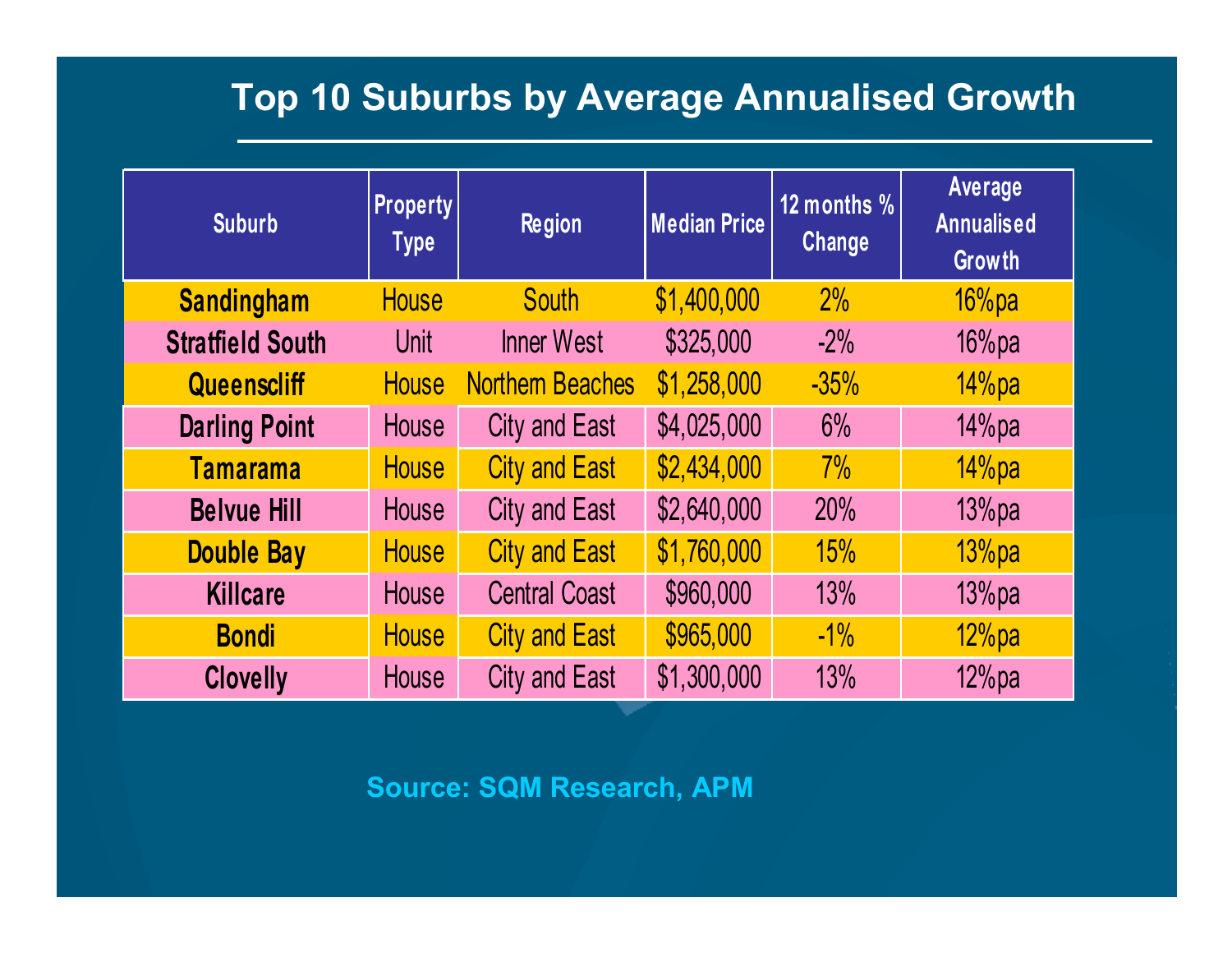#### SO HAVE WE BOTTOMED?

#### FOR

• Rents rising

• Price gap between Sydney and rest of country narrowest in 15 years

- Auction clearance rates rising despite rate hikes
- Upper end of the market rising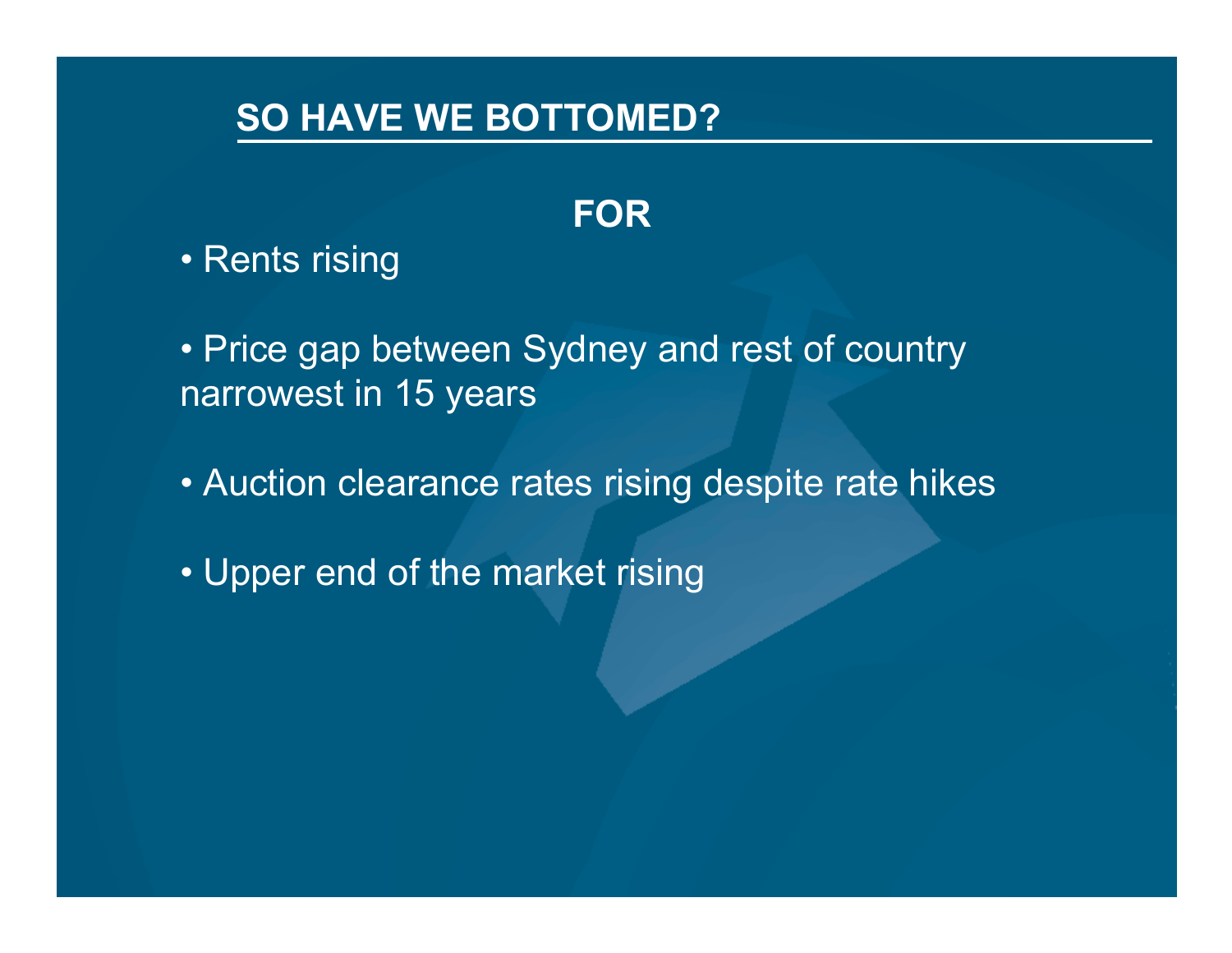#### SO HAVE WE BOTTOMED?

#### AGAINST

- Days on market high and recently rising.
- Many regions still recording negative prices.
- Yields still very low.
- Recent interest rate rises still working through economy?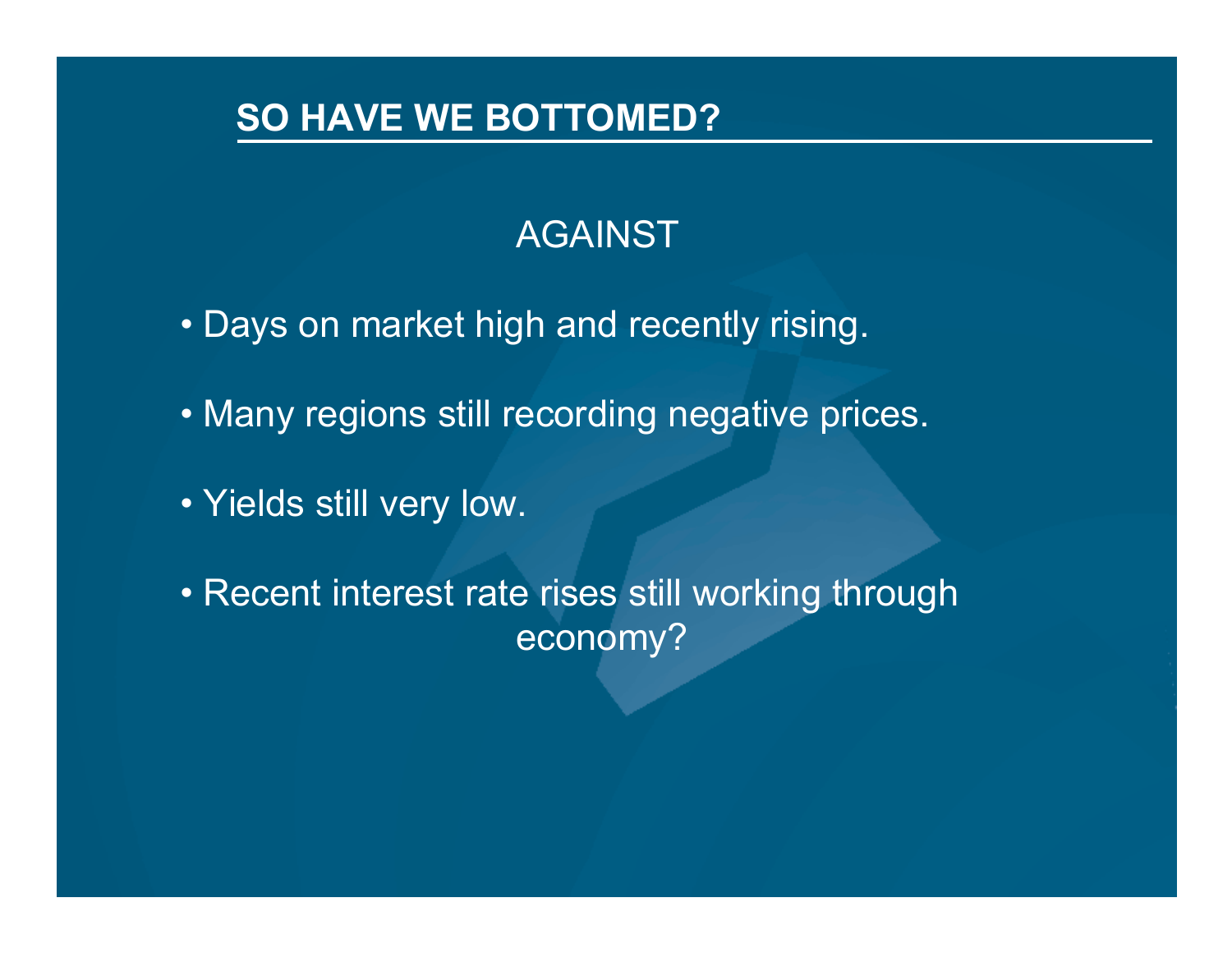#### Sydney Projections: March 2007 to Dec 2009



 $\sim$  18.  $\sim$  18.  $\sim$  18.  $\sim$  18.  $\sim$  18.  $\sim$  18.  $\sim$  18.  $\sim$  18.  $\sim$  18.  $\sim$  18.  $\sim$  18.  $\sim$  18.  $\sim$  18.  $\sim$  18.  $\sim$  18.  $\sim$  18.  $\sim$  18.  $\sim$  18.  $\sim$  18.  $\sim$  18.  $\sim$  18.  $\sim$  18.  $\sim$  18.  $\sim$  18.  $\sim$  Source: SQM Research, APMActuals: Houses 8.6%paUnits 7.7%paForecasts: Houses: 9.2%paUnits: 6.9%pa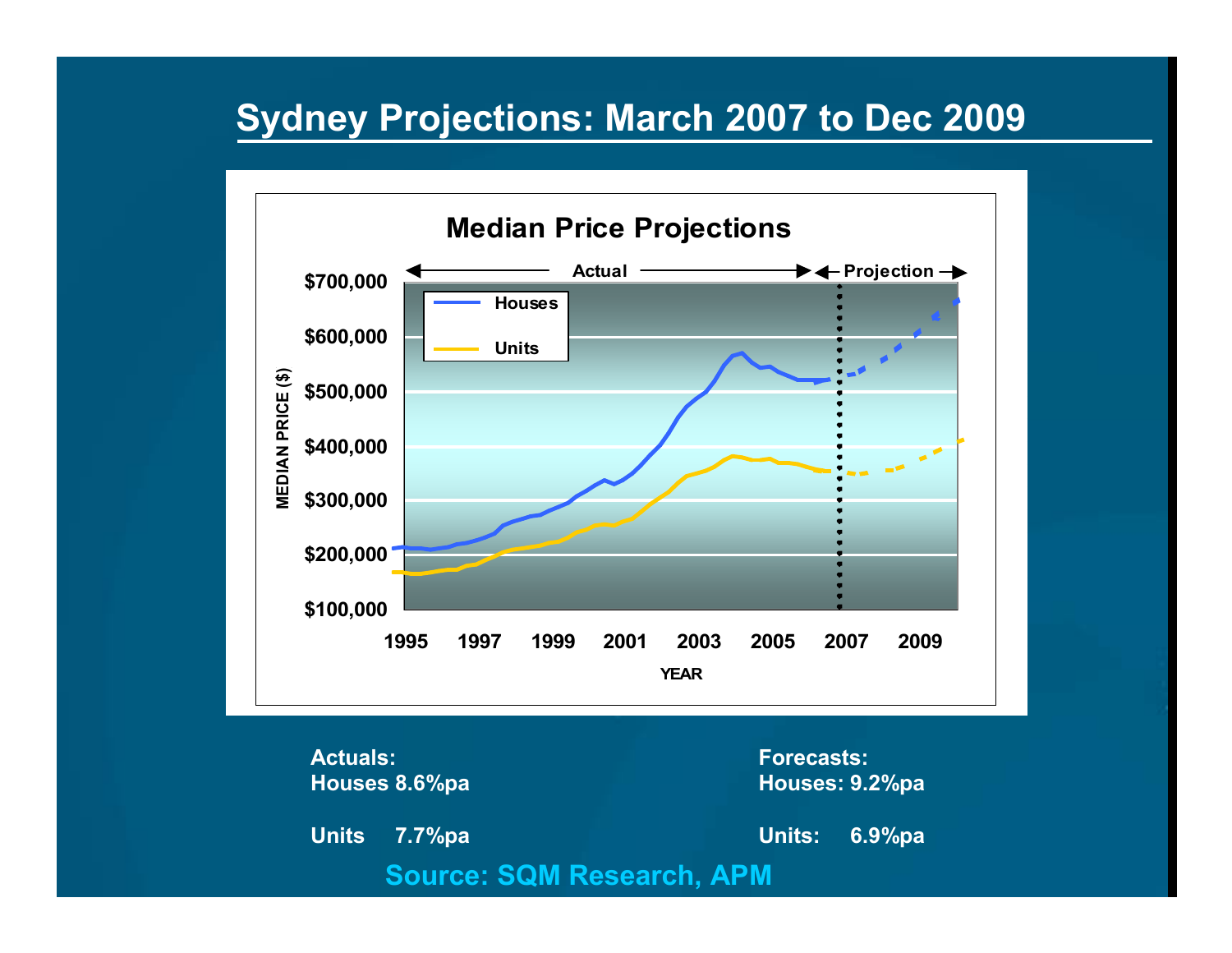## **WHAT IS SQM RESEARCH?**

• Asset Consulting

• Property, Economic Forecasting

• Independent Research and Analysis